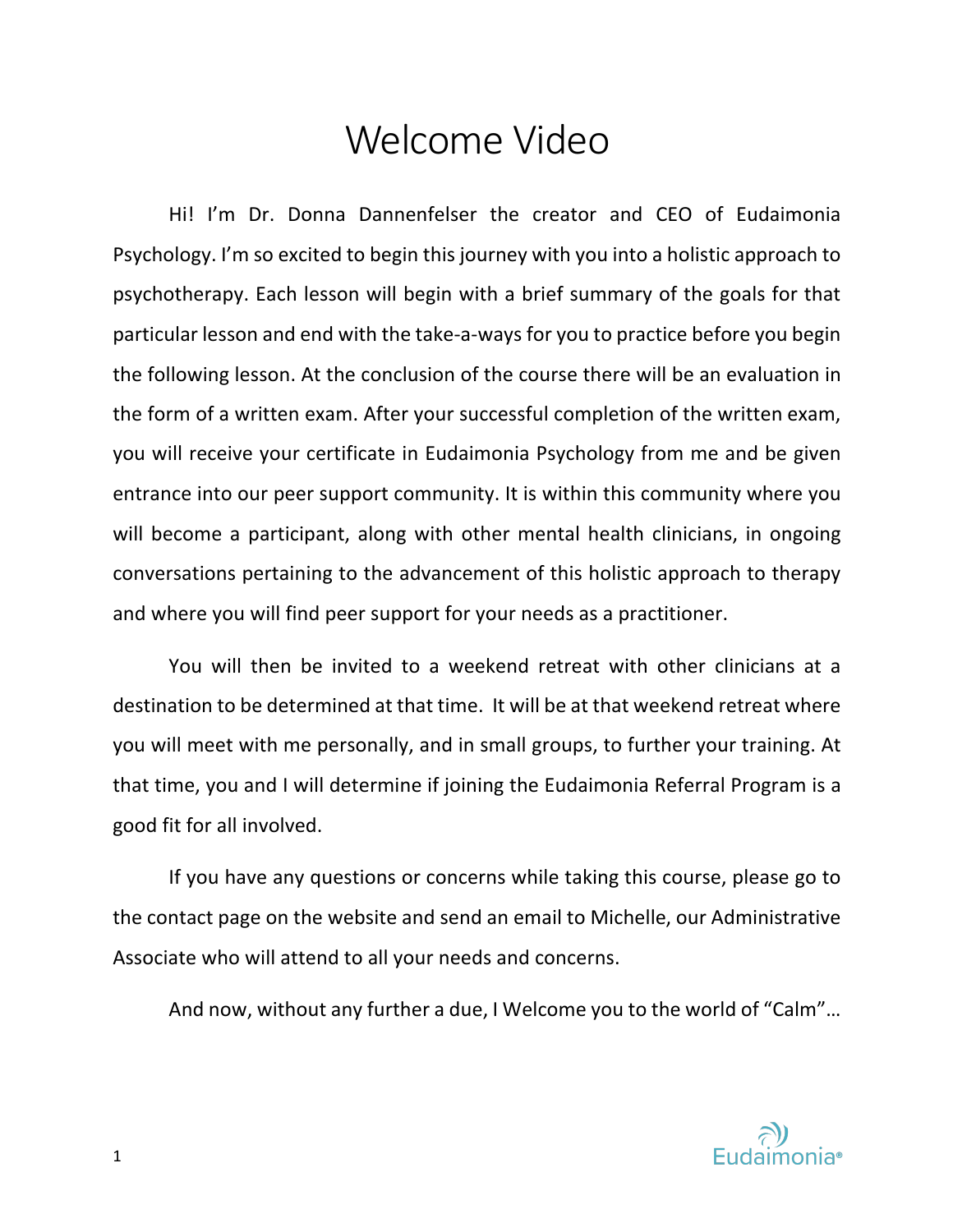#### **Welcome to the world of "Calm"**

If you're taking this course, I already know three things about you. You believe you can be better than you are right now; there is something about Eudaimonia Psychology that is resonating with you; and you believe that living in a state of *well-being* is not only possible, it is learnable.`

#### **It's Really simple**

I utilize the methods and tools of Eudaimonia Psychology because they work all the time, for everyone. Over the course of my life, I have accomplished things that went against all odds. People told me I couldn't achieve my dreams because what I wanted to do had never been done before. And why…because they, themselves, hadn't achieved their dreams. I defied the odds, not once but many times. Being the first female hypnotherapist to work for an NFL team in the 1990's broke a barrier. Getting a TV show that was based on my life's work with athletes picked up by a major network without an agent or manager, (and without being part of the entertainment industry) was also a so-called, "miracle." Self-publishing my first Amazon book, "Game On! What I learned During My Time As The Shrink To The NY Jets," and having it become an Amazon best seller during the first few days of its release was also a spectacular achievement.

I did all that and more, with the power of thought, through visualization and focus, and by not allowing others to dictate to me who I was and what I was supposed to do. By believing there are no mistakes, by having the courage to not be afraid, by never taking "no" for an answer, by believing that age doesn't matter, by not wanting to be ordinary, by focusing on what I wanted and being relentless about it, by knowing that everything happens "for" me not "to" me, by being

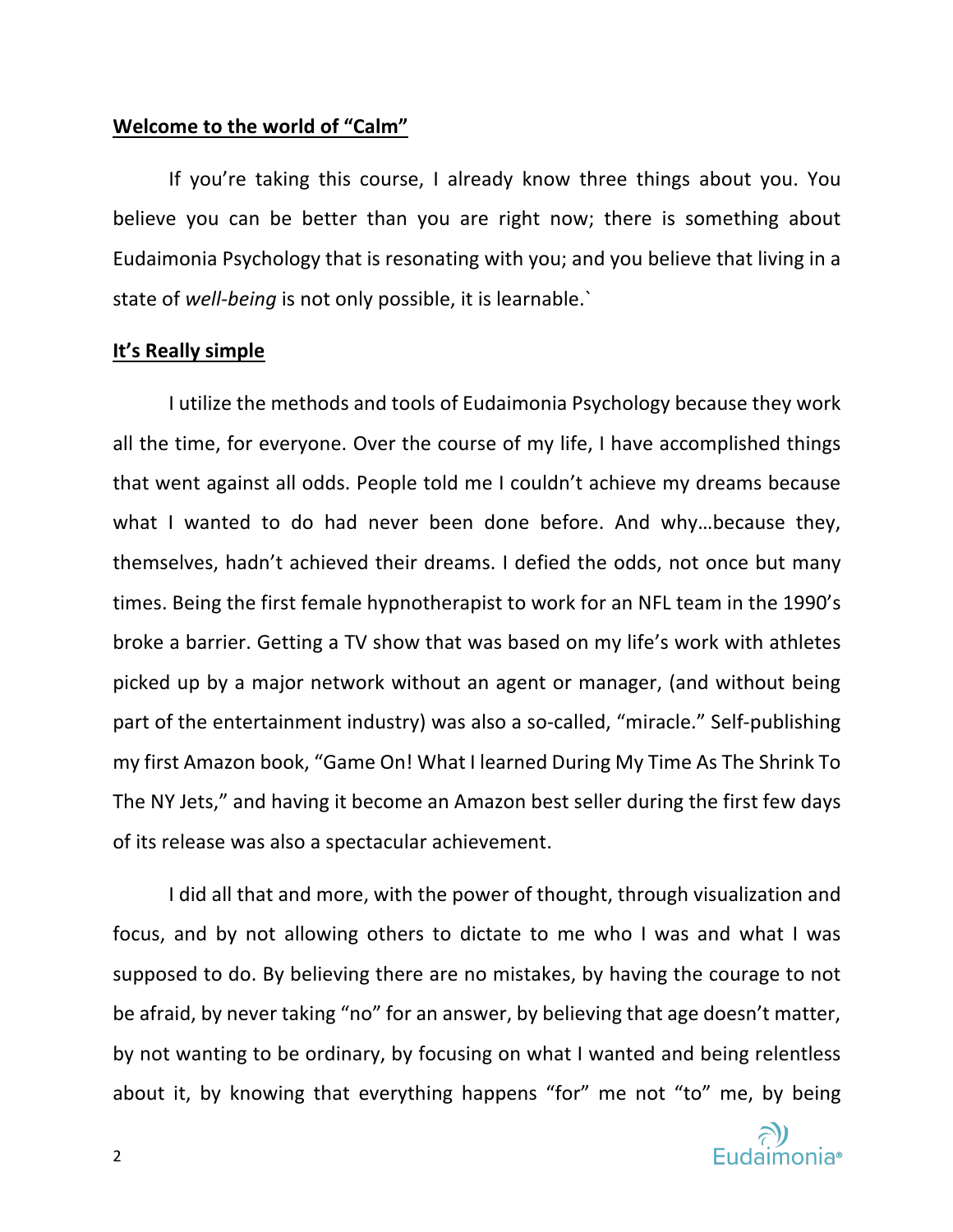grateful, and knowing that dreams do come true if you believe. I achieved my dreams with the methods and tools I preach today, and so can you! And even more than that, I'm going to teach you how to deliver all of it to your clients.

Eudaimonia Psychology works if we allow ourselves to clear our minds for greatness. Life should not be as difficult as people say it is. That's another reason why I teach this course, to show that it is not. Life shouldn't hurt and if it does there will always be someone there to help you turn your thoughts around and cheer on your greatness and the greatness of others.

## **The Truth Of The Matter Is…**

I'm sure many of you, and your clients, have read amazing self-help books, incorporated the newly learned techniques into your life, saw the difference it makes, and yet six weeks later find yourself having slipped right back into your old bad habits. There is a reason for this, and that is the difference this course will make. Eudaimonia Therapy addresses subconscious irrational beliefs that we've developed before the age of eight. I refer to them as the irrational subconscious tapes of the *wounded inner child*. This course addresses the wounded inner child, enables you to identify irrational tapes, delete them or modify them so that they never again can hold the client emotionally hostage by their past. This is what those other books have neglected to add. Ninety-five percent of all our decisions that we make every day are based on these subconscious irrational beliefs. We need to delete them and replace them with the truth. After we do that, we will never again make decisions based on lies and fear.

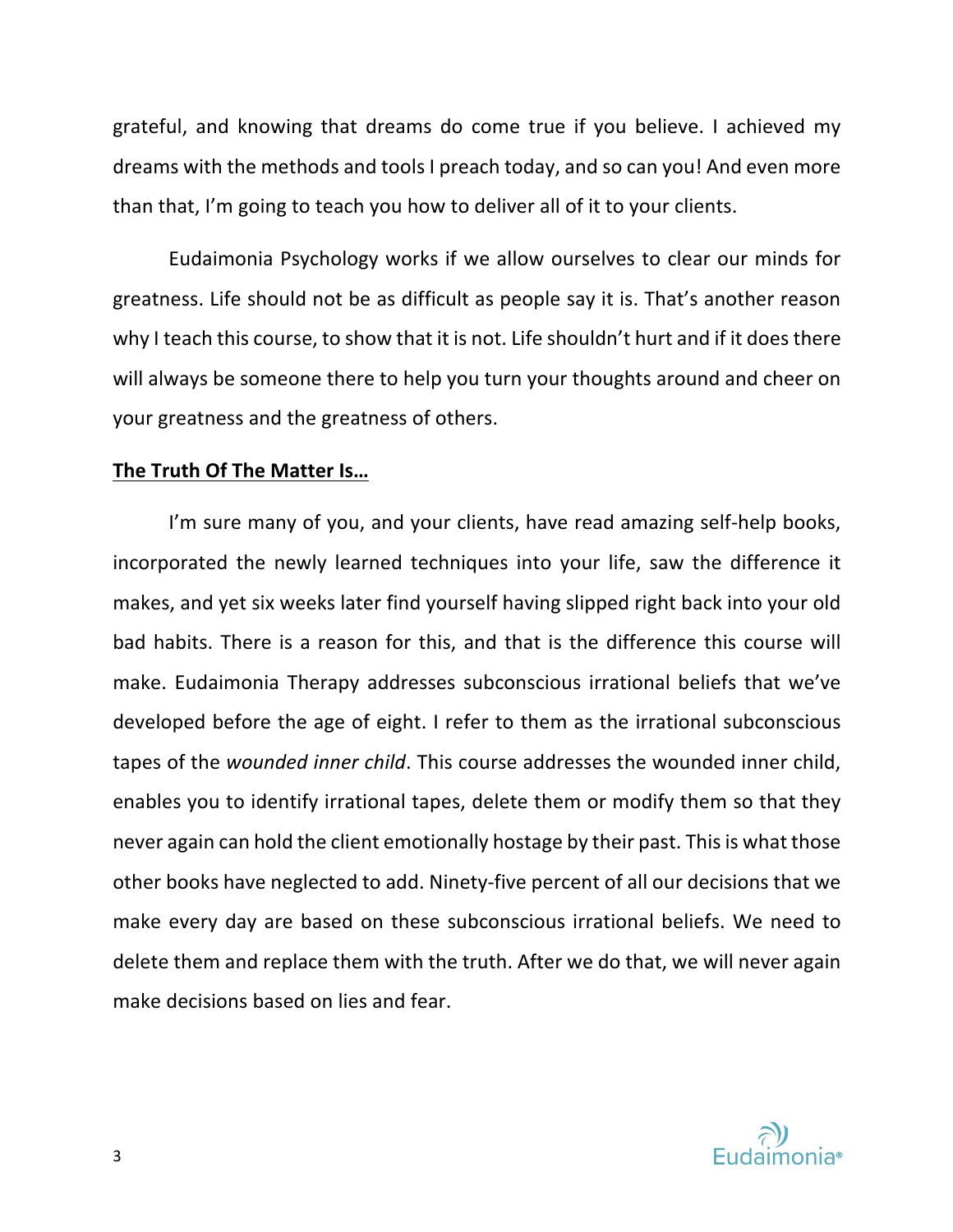# **The Goal…**

The goal is that when you finish this course and incorporate the methods and tools taught, you will begin viewing psychology with a new set of eyes. Utilize a holistic approach to therapy. Develop an objective conversation with your clients addressing their needs, teaching them how to live in a state of calm regardless of what life throws their way, because the truth of the matter is, when you change the way you look at things, the things you look at change. We do that by changing subconscious irrational beliefs. By changing belief systems, you will change thoughts, and once that is accomplished, it is guaranteed you will change lives!

# **What You Will Deliver To Your Clients?**

At the conclusion of this course, you will be delivering to your clients:

- Methods and tools in achieving a state of well-being and remaining there no matter what life throws their way.
- How to love life and remember that this life is an adventure that we choose to have, and we are never alone.
- How to tap into the spiritual energy that is all around us, guides us and protects us.
- Because at the end of life the question will not be, How well were you loved? But rather, "How well did you love?"
- How well did you love yourself? Because if you love yourself, then and only then, are you open to love others. In the purest form of love…love without strings.

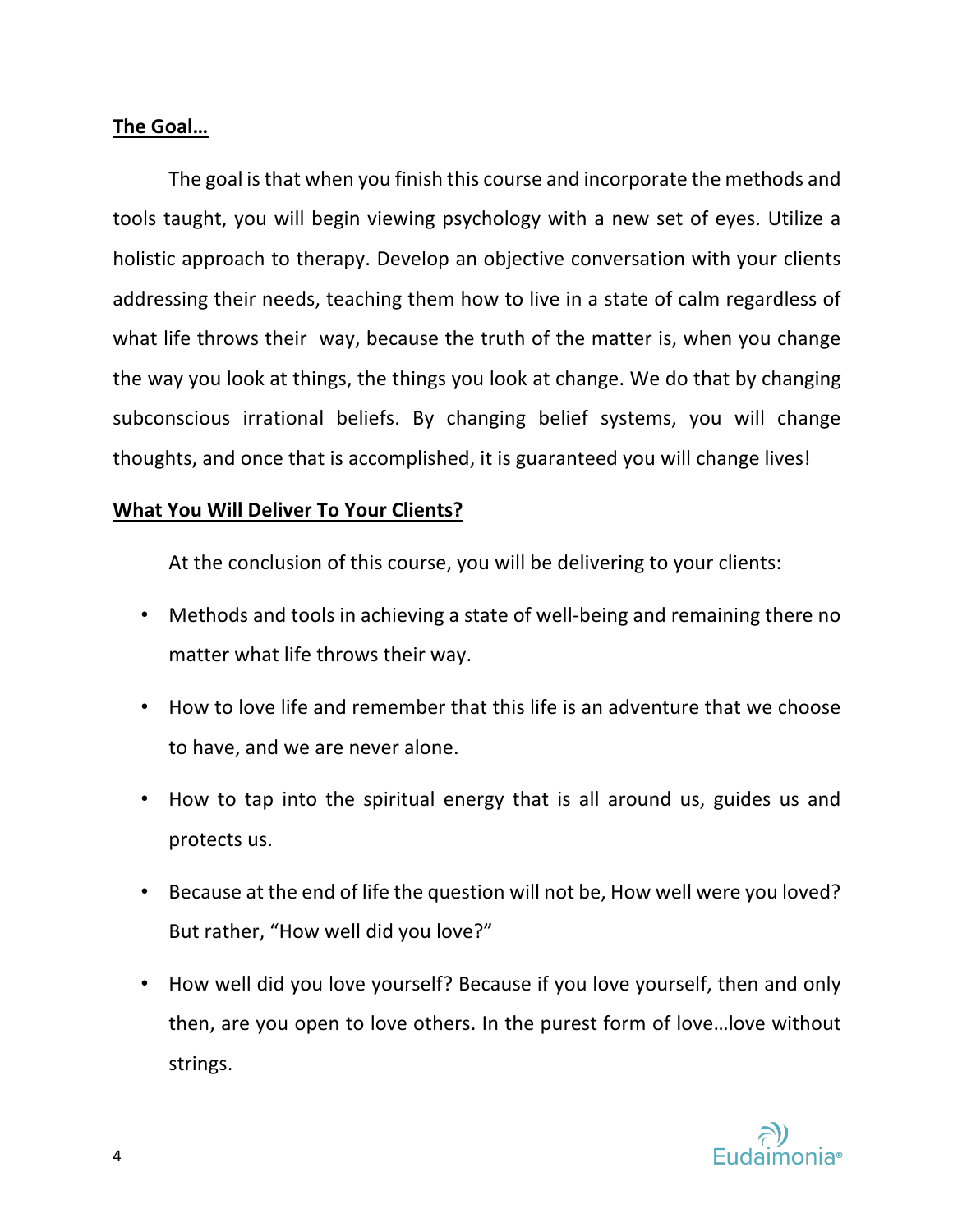## **"Eudaimonia" Is Not New Age**

So, let's begin with the fact that Eudaimonia Psychology is not new age hocus pocus. As a matter of fact, the ancient Greek philosophers were obsessed with the idea of a good life and used the word, "Eudaimonia" to describe it. They spent much of their debates around the question, "What makes a human life good, noble, and worthwhile." Aristotle's philosophy wasn't a one-size fits all ranking of pursuits as was Plato's view that philosophers were better than warriors, who were better than farmers. Aristotle would argue that *what* a person does is not as important as *how* they do it. In other words, a farmer who has dedicated his life to growing the best crops possible was to be held in higher regard than an arrogant, selfish warrior. In today's vernacular, if you want to be a stripper, be the best stripper you can be! What always stood out to me when working with high profiled athletes was what they really wanted was to be loved and respected for who they were, not what they did. Aristotle's ideas have gained a lot of attention in recent years, especially through the positive psychology movement.

## **First There Was Freud…**

Let's start at the beginning with a brief overview, First there was Freud…Psychoanalysis begins in the 1930's with Freud's research based on the mentally ill. And by the way his research was based on, and this is his diagnosis, "hysterical females." Then he took his findings and applied it to the masses. I have my issues with that. But that's a whole other lecture.

Cognitive behavioral Therapy comes on the scene in the 1960's with Albert Ellis at the helm. He postulates that if we challenge our irrational thoughts, we can change our behavior. If we think logically, we will feel rational and thus behave

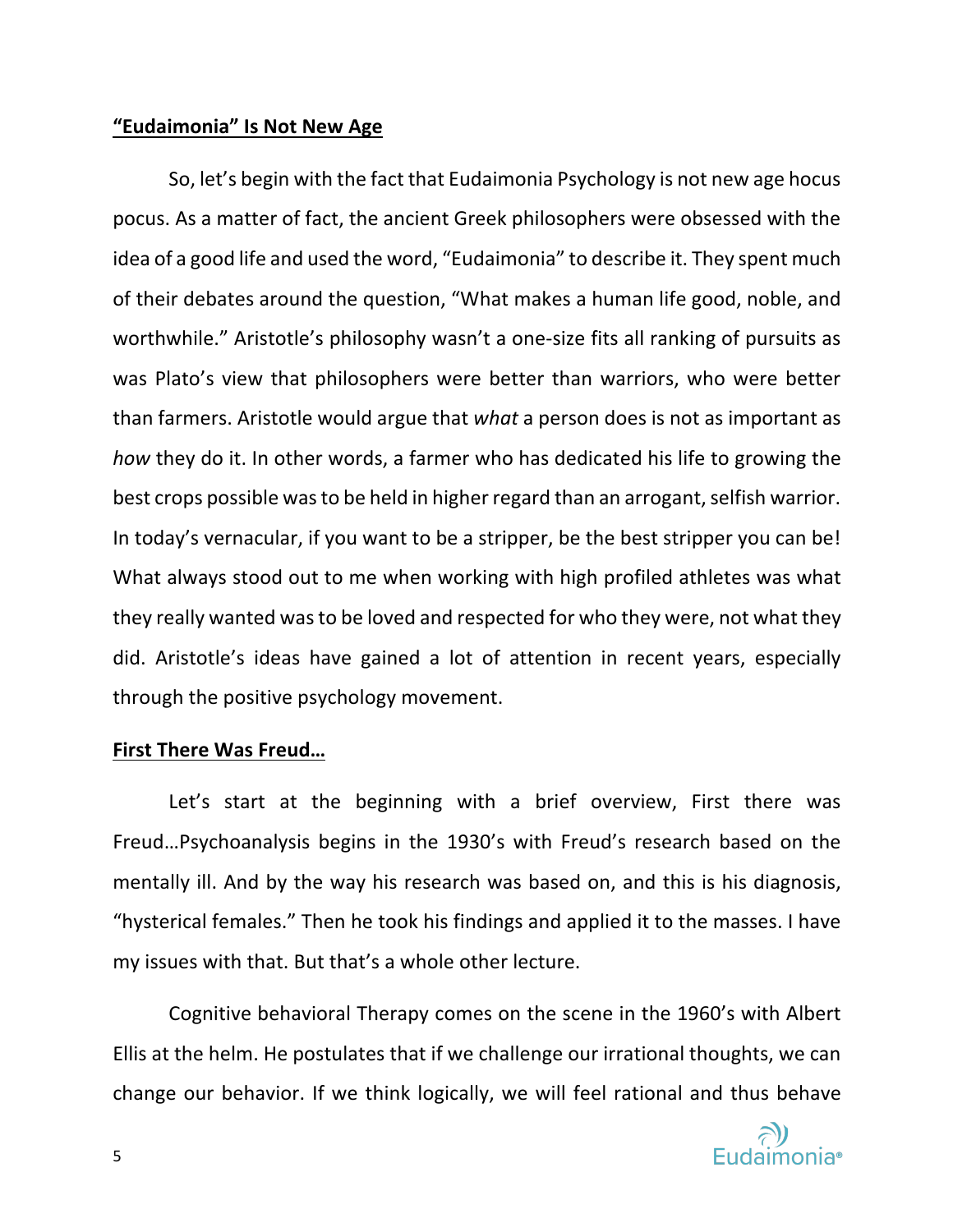"normal". But then again what is, "normal?" It is at this juncture that the term "subconscious" becomes more of a metaphysical discussion.

#### **Positive Psychology**

Positive psychology works at identifying the root cause of happiness, why some people are happier than others even without the material objects that our society deems valuable. Many psychologists have concluded that "Eudaimonia" is a valuable tool for achieving long term contentment and remaining in a peaceful state of mind. Researchers have discovered that there is a direct correlation between human happiness and being in the "flow." Flow is the experience we get when we are doing something challenging that we are really good at. Athletes do it all the time. Its utilizing the talents we were born with. If we made a career out of what we are naturally talented at we would maximize our satisfaction in life and ultimately reach that state of well-being. Positive psychologists say that if we can't make a career out of the talents we were born with, for whatever reason, we should still pursue our purpose outside of our careers in order to feel fulfilled in life.

#### **Positive Psychology**

Positive Psychology asks us to challenge our thoughts and look for the proof to back up these thoughts, and if we can't find the truth in those thoughts, it encourages us to go on an alternative exploration of ourselves. Positive psychology promotes self-compassion and self-appreciation as important factors in achieving well-being. Rather than self-criticism, it focuses on self-soothing. Because at the end of the day, the truth of the matter is… if you don't love yourself why should anyone else love you?

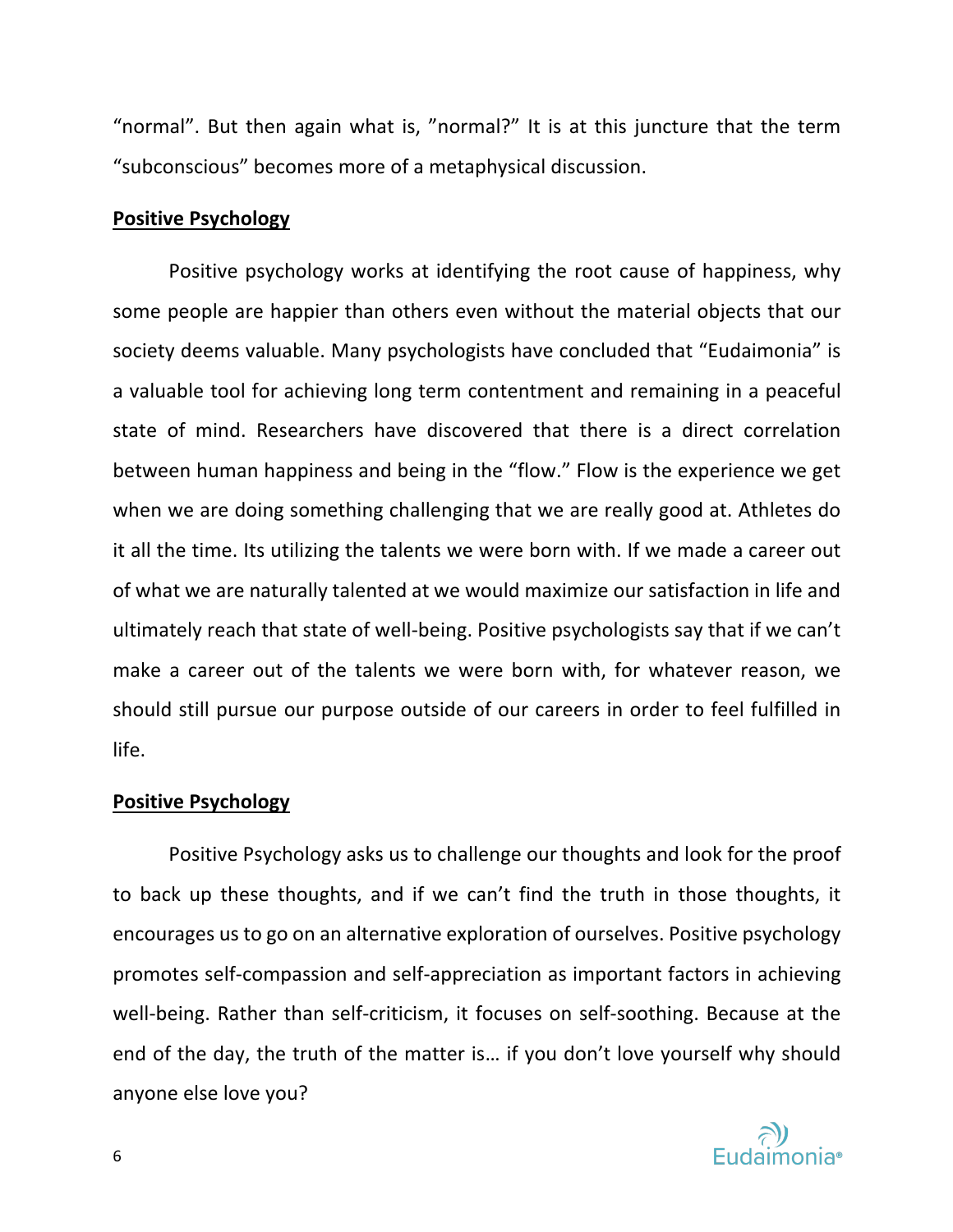## **Eudaimonia Psychology Was Born:**

I studied under Albert Ellis himself, in his practicum program in NYC. His teachings served my clients well, until that is I was hired to work with the NFL. I was the mental health clinician for the NY Jets. Working with an NFL team and having to assist players psychologically overcome the obstacles of their minds took me down a different path. It was a path where the luxury of time does not exist. It was where psychological changes needed to happen quickly and remain intact. There was no room for falling off the wagon, so to speak. It became very clear to me that subconscious work had to be included in my therapy when dealing with high performing athletes as it was proven to me over and over again that sports in 90% mental and 10% physical, as is life, the ultimate sport. And I began my work with the wounded inner child. It was at that point that quantum physics and metaphysics began to have an important piece in my therapeutic practice. Meditation and visualization began to prove the undeniable fact that bringing our subconscious into our conscious awareness provides both, the lessening of negative energy associated with childhood trauma and the positive changes in current behaviors. And then the thought, "What would happen if I combined traditional psychotherapy, with cognitive behavioral therapy, positive psychology and energy work (power of thought)?" So, that's what I did for the next 30 years, until I had the program locked down. As of this date, I have worked with thousands of clients who have responded to it miraculously. Yet, it was still missing something, it needed a coaching component.

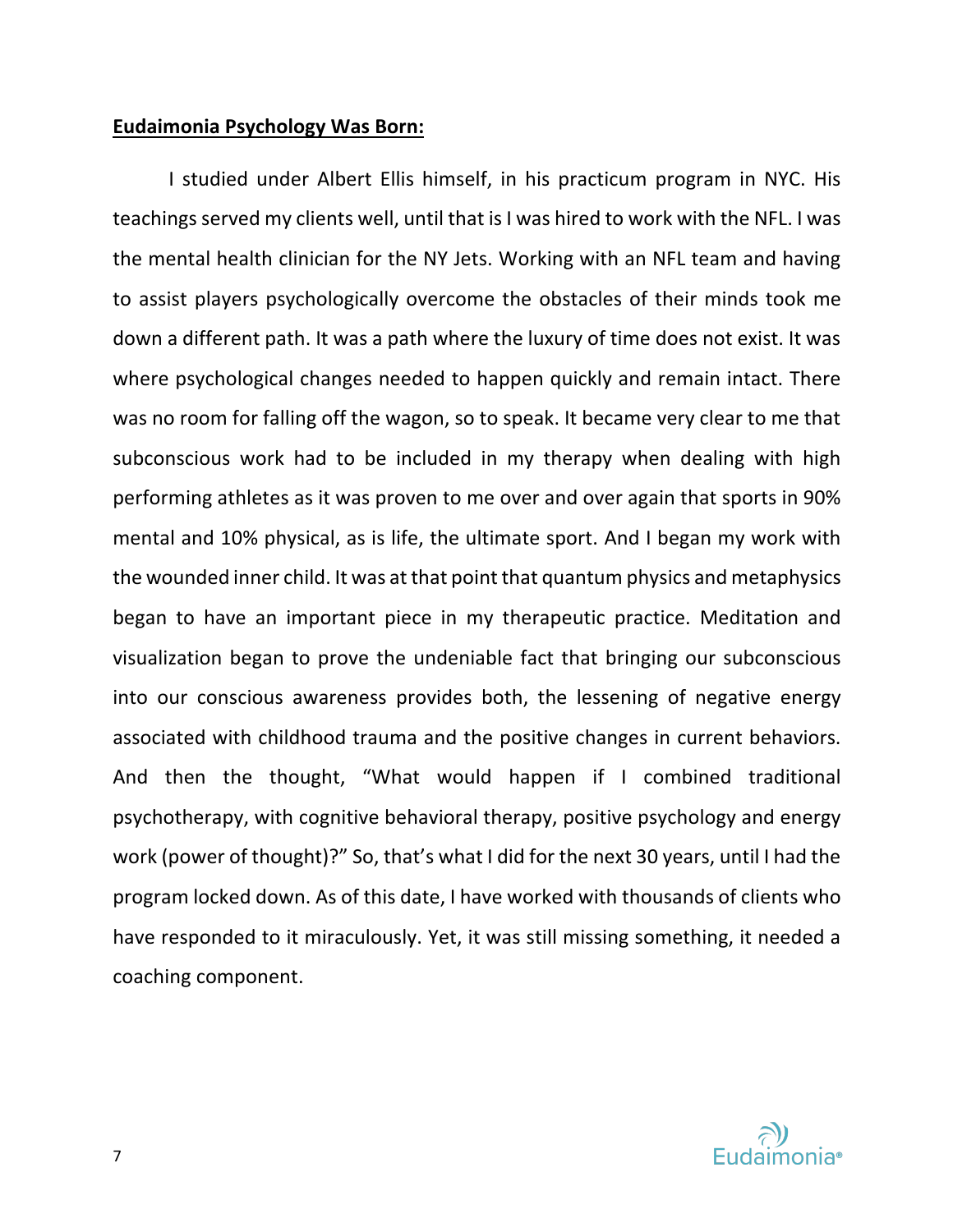After years of being a psychotherapist in private practice, I have combined behavioral psychology, positive psychology, and energy work with a coaching component. As a result, Eudaimonia Psychology was born.

# **Eudaimonia Psychology**

The methods and tools of Eudaimonia Psychology are timely, the energy is pure, the delivery is simple, the material is profound, and the possibility of its healing is limitless.

## **Best Way To Learn About A Process…**

Now, we all know that the best way to learn about a process is to actually go through it.

# **So, if you are ready to:**

- understand the language of your subconscious,
- soothe your wounded inner child,
- put fear and worry in check,
- separate the drama of life from the reality,
- live life by intention, rather than reaction,
- manifest your dreams in a New York minute,
- have daily meetings with your future best-self, the best coach you will ever meet,
- live in a constant state of well-being regardless of what life throws your way,
- then let's get going and add new chambers to your life. We have a lot of work to do!